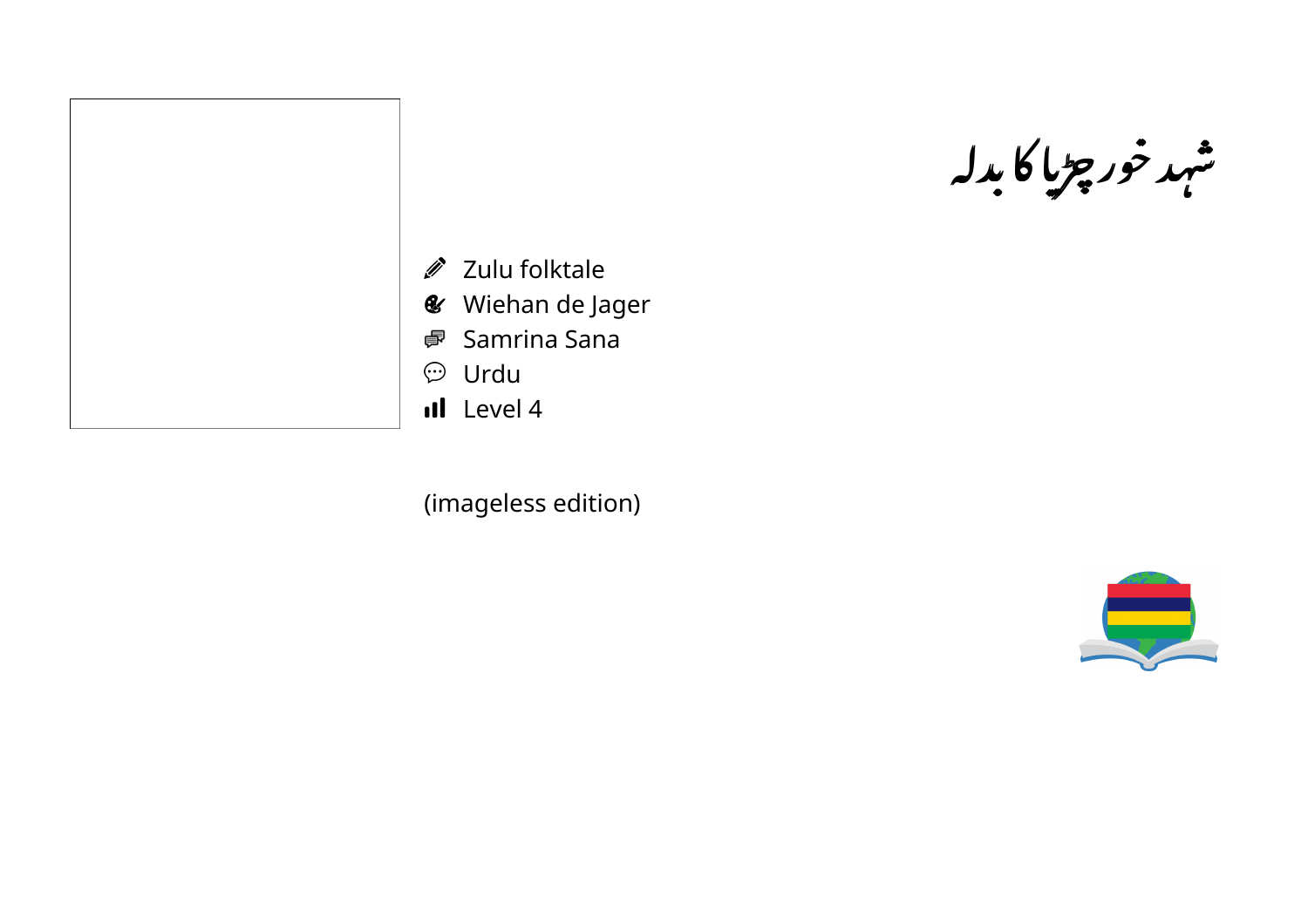یہ ایک شہد خور چڑیا نگدیہ ے اور ایک لالوں آدمی گیگڈیسے کی کہانی سمیے۔ ایک دن جب گیگدلمیے شکار کے لہے باہر عصا اُس نے نگدیے کی پکار سُنی۔ گٰلگی کمیے کے مذمیں پانی بھیر گیا جب اُس نے شہد کے بارے میں سوچا۔ وہ رُک گٰلیا اور اُس لُے غور سے سُماٗ۔ جب تک کہ اسے اینے سر کے اوپر موجود ٹہندوں یہ میٹھا پرندہ دکھائی نہیں دیا۔ چلک۔ چلک۔ چلک۔ چھوٹا پرندہ چچپہایا جدیںا کہ وہ اگلے اور اس سے اگلے درخت مرجا کر بیٹھا۔ چلک۔ چلک۔ چلک۔ اُس <sup>ن</sup>ے بلایا۔ **وقاۂ فوقاۂ و**ہ اس بات کو یق**تنیٰ ماریا تھا کہ گیگڈے** اُس کے پیچھے ہے۔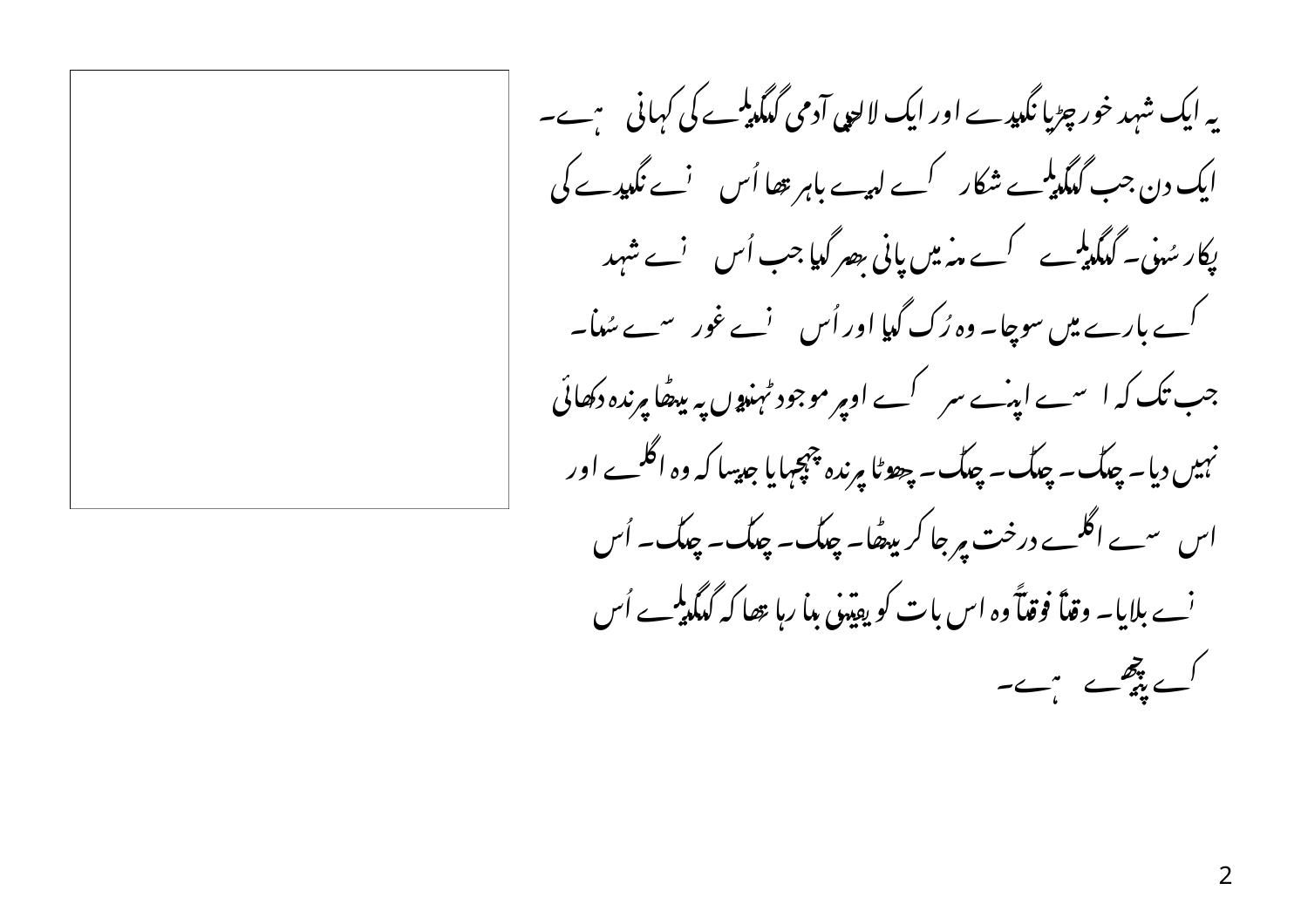آد ۔ گفنٹ کے بعد، وہ ایک مڑے انیور کے درخت کے یاس پہنچے۔ اُس نے پاگلوں کی طرح ٹہنیاں چھانی۔ اور پھر وہ ایک ٹہن پر آ کر رُک گیا جدسا کہ وہ گیگدلمیے سے کہنا چاہا ہو اب آو! یہ رہا! تہ ہیں اتنی دمر کیوں لگ رہی ہیں۔ گیگیا ہے کو درخت کے نتیے کوئی مکھیاں دکھائی نہ دیں، لدیکن اُس سنمنے نگدیہ سے مرحصروسہ کدیا۔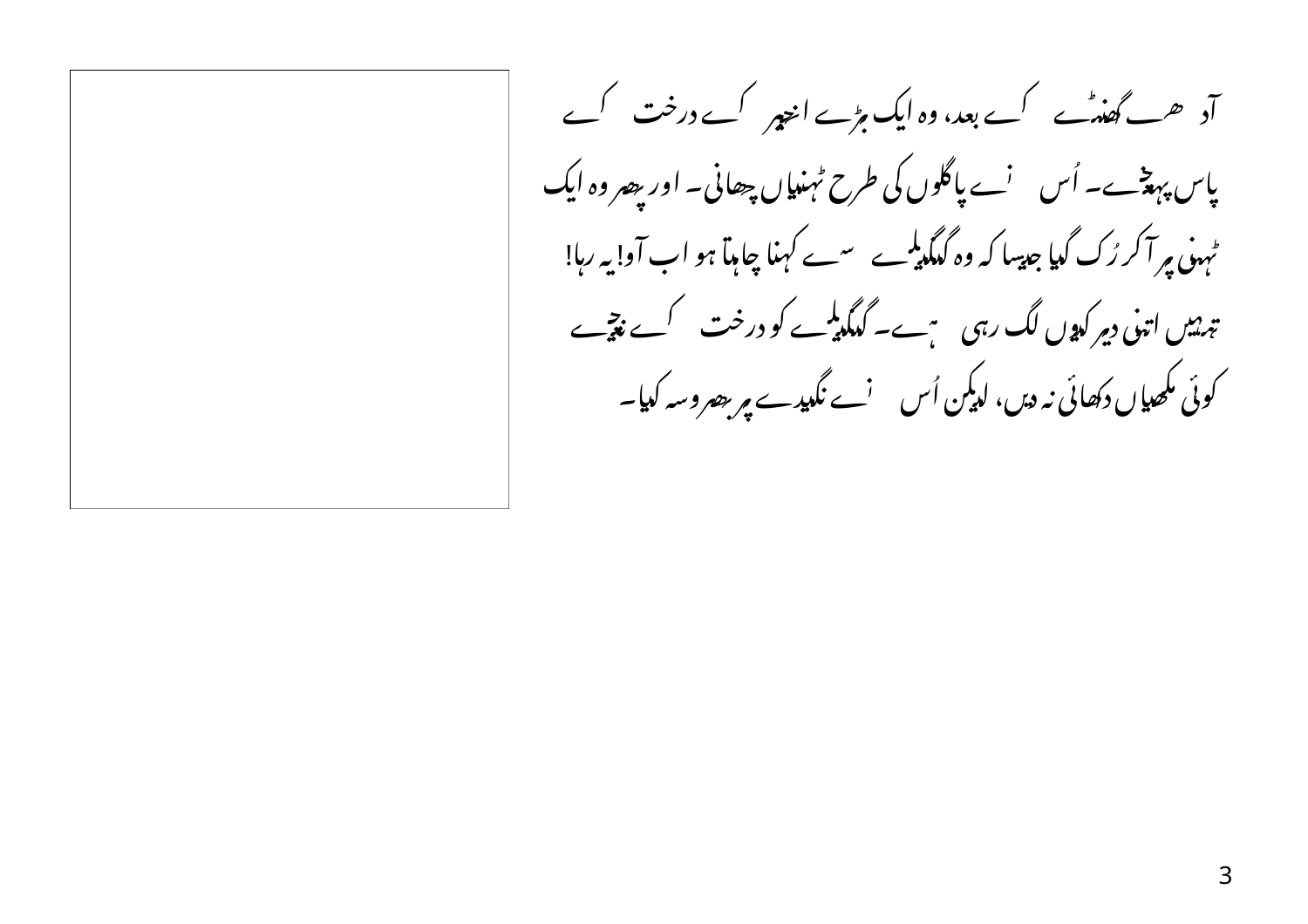اس لہے گلگہلمے نے اپنا ہقلار درخت کے نتیجے رکھ دیا اور کچھ سوکھی لکڑیاں اکھٹی کر کے آگ جلائی۔ جب آگ ٹھیک سے جل رہی بھی اُس سنے ایک لمہی سوکھی لکڑی درمان میں رکھ دی۔ یہ لکڑی جلہٰے یر بہت سا دھواں دیہٗے کے لیے جانی جاتی ہے۔ دوسری طرف سے لکڑی کا ٹھیڈا حصہ داندوں میں پکڑے درخت پ'ے چرھٹ لگا۔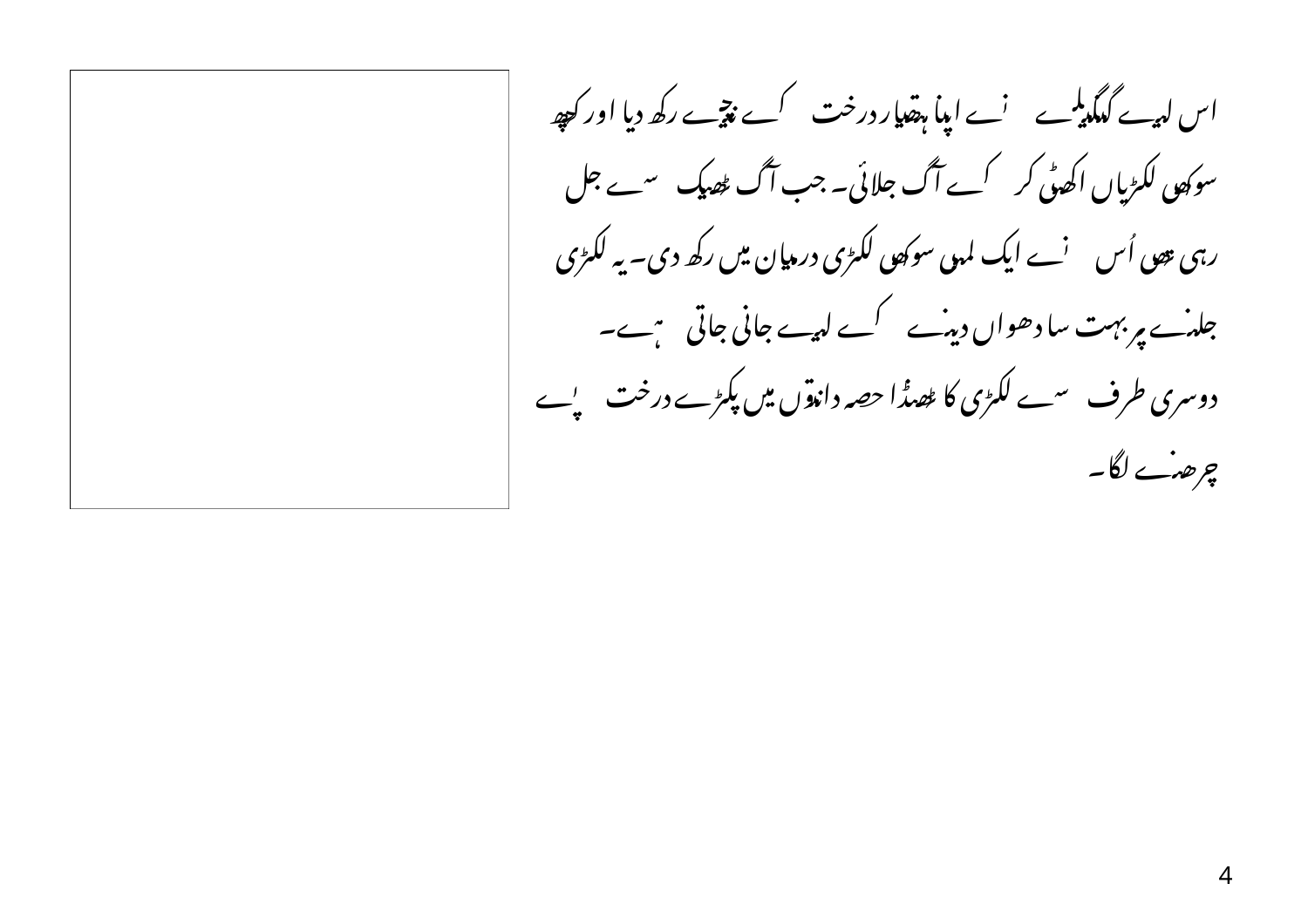جلد ہی اُ سے مصروف مکھوں کی آواز آنا شروع ہوئی۔ وہ درخت میں ایک سوراخ میں سے آجا رہیں ہوتی جو کہ اُن کا چھتہ تھا۔ جب گلگہلیے چھٹے کے پاس پہنا اُس نے لکڑی کا جلہآ ہوا حصہ مکھوں کے چھٹے میں ڈال دیا۔ مکھایاں غصے سے بھیفنڈاتی ہوئیں چھتے سے باہرنکلیں۔ وہ اُڑ گڈیں کدونکہ اُنہیں دھواں پسند نہیں۔ لدکمن اس سے پہلے نہیں جب تک وہ گدکمدلمیے کو کچھ درد ناک ڈنگ نہ مار لېټيں ۔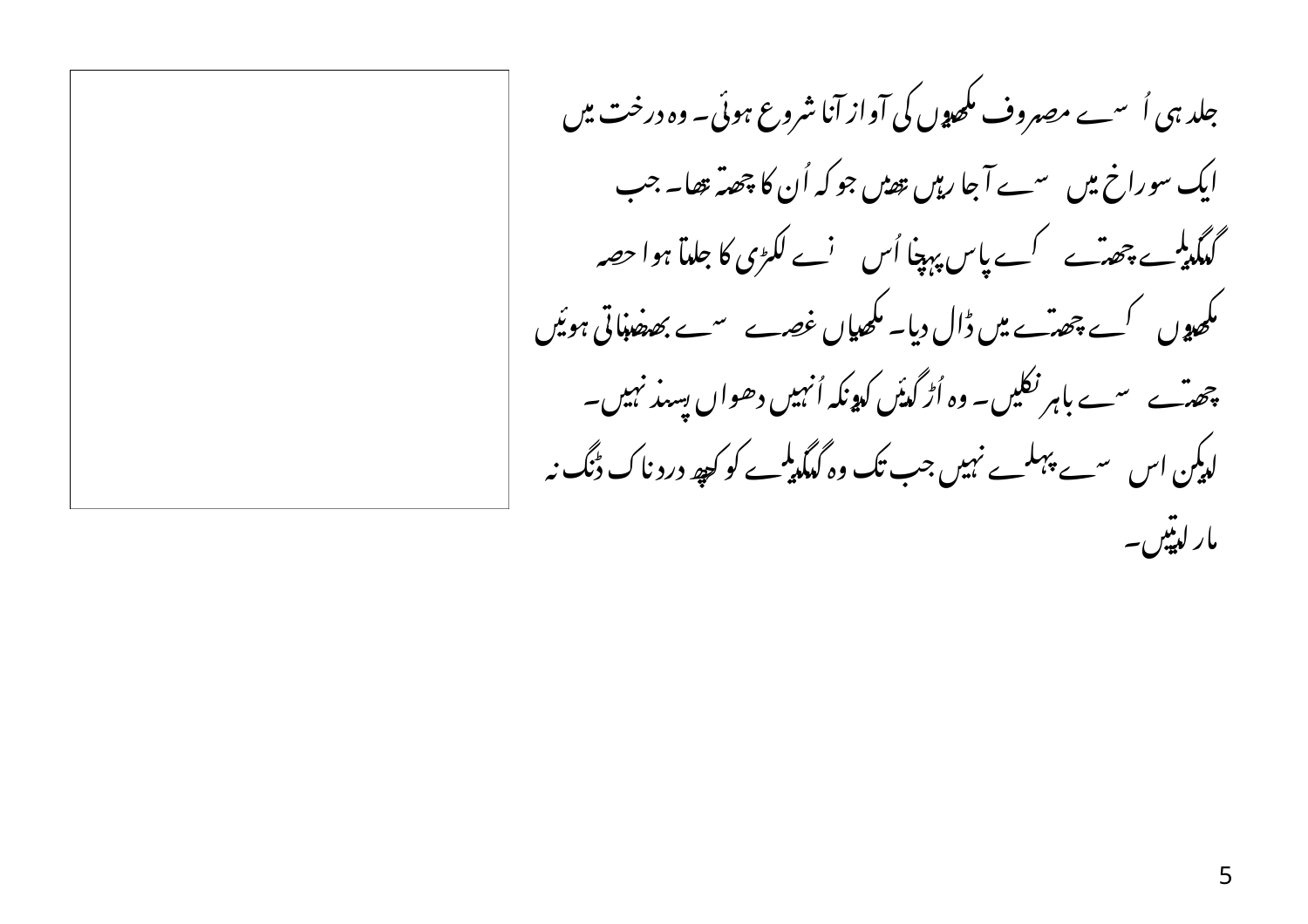جب مکھیاں باہرنکل گڈیں، گدگمڈے لیے اپنا ہاتھ چھتے میں ڈالا اور چھت کے حصوں کو باہرنکالا جو کہ شہد سے بصرے ہو گے تھے اور چربی سے بھرے سفید گروں کو بھی باہر نکالا۔ اس نے شہد سے بصرے چھتے کو اینے عط<sup>یل</sup>ے میں رکھا اور کہذ یہ پہن لدااور درخت سے پیچے اُترنا شروع کر دیا۔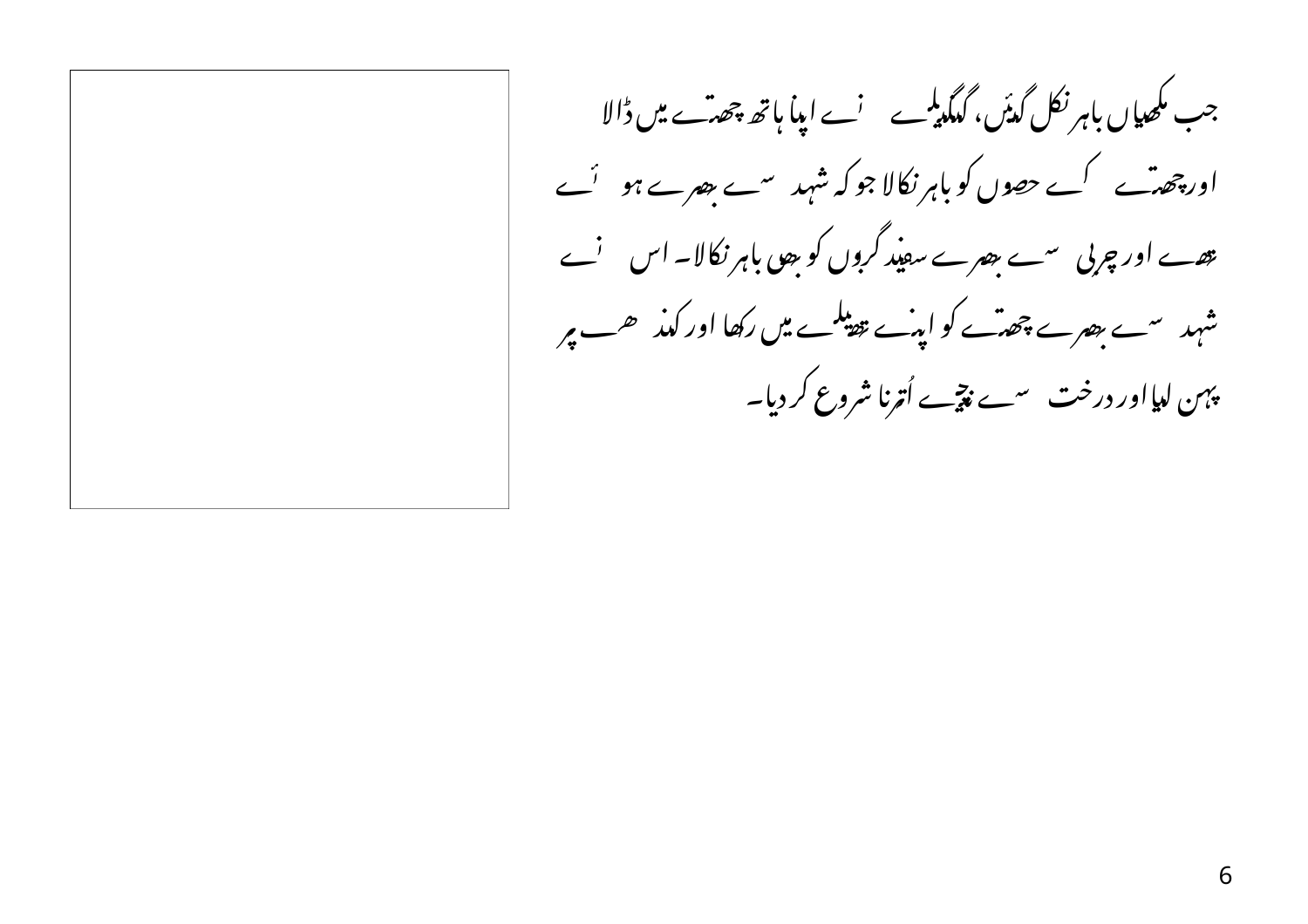نگدیدے یہ سب بہت شوق سے دیکھ رہا تھا جو کو پر گدگی ہے کر رہا تھا۔ وہ انقاریں تھا کہ بطور شہد خور چڑیا شکریہ کے طور پر وہ اُس کو شہد دے گا۔ نگدیہ ے ایک شاخ سے دوسری شاخ مزدیک سے مزدیک زمین پر اُس کے پاس جا 'ے کی کو شش میں تھا۔ آخر کار گیگدلمہے درخت سے نتیے اُتر آیا۔ نگدیے اُس کے پاس پڑے ایک پیقر پر آکر روکا اور اینے انعام کا انقار کدیا۔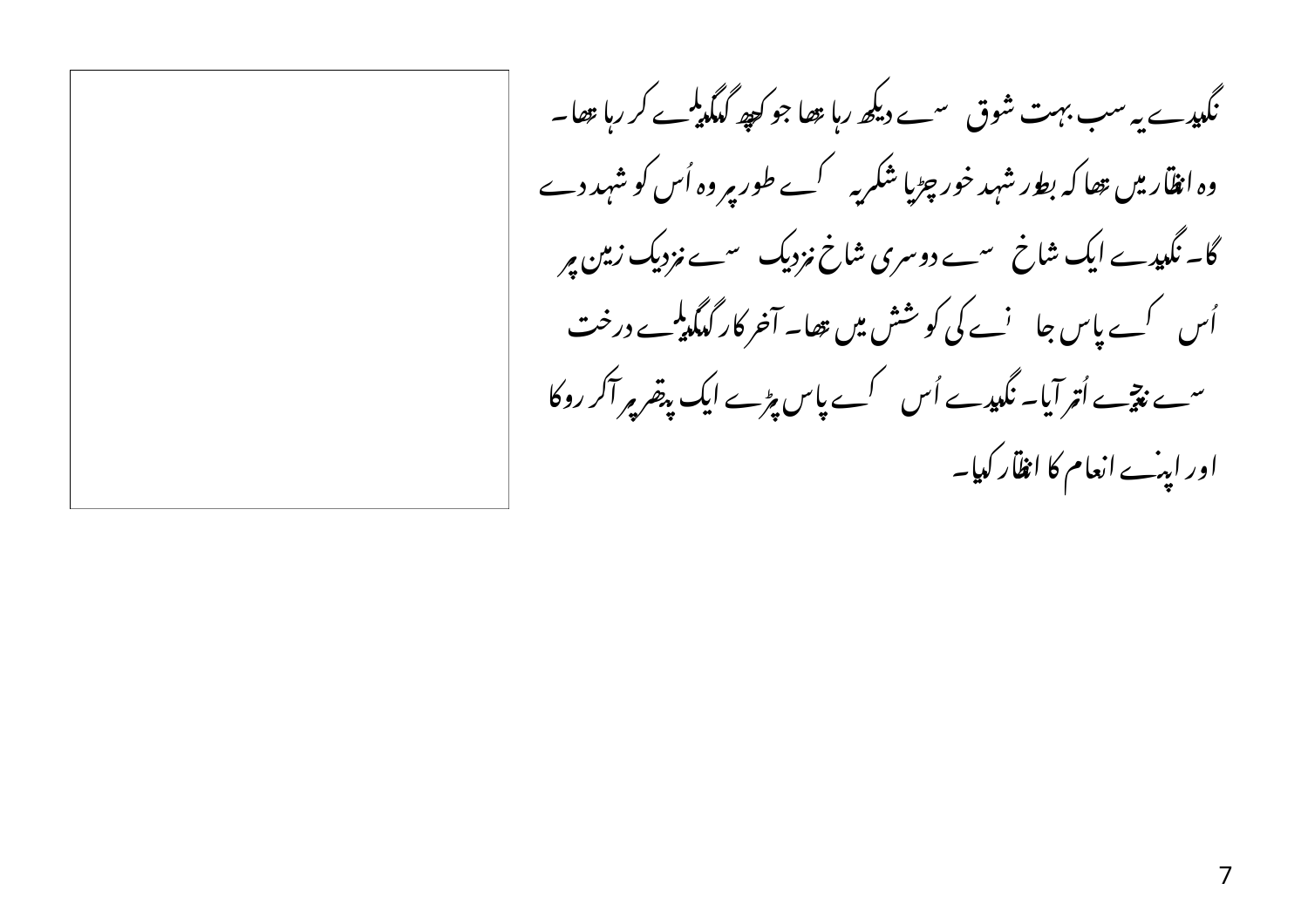لدکمن گدکمدی سے آگ جھائی، اپنا ہتھار اُٹھایا اور گھر کی طرف چلدا شروع کر دیا۔ ہرندے کو نطر انداز کر ہ<sup>ی</sup>ے ہو گیے۔ نگ<sub>ل</sub>یدے <sup>ن</sup>ے غصے سے پکارا۔ وک۔ تور! وک تور! گیگی<sup>ل</sup>ے رکا <u>مرندے کو گھ</u>ورا اور زور سے ہذسا۔ تہرمیں شہد چاہیے؟ واقعی میرے دوست؟ آہ لدیکن میں <sup>ن</sup>ے خود سارا کام کیا اور ڈنگ کا درد سہا۔ تو میں یہ مزیدار شہد تہہارے ساتھ کیوں باندوں؟ اور وہ چلا گدیا۔ نگدیدے شدید غصے میں تھا اُ سے اُس کے ساتھ ایسا نہیں کرنا چاہیے تھا۔ لدیکن وہ اپنا بدلہ لے گا۔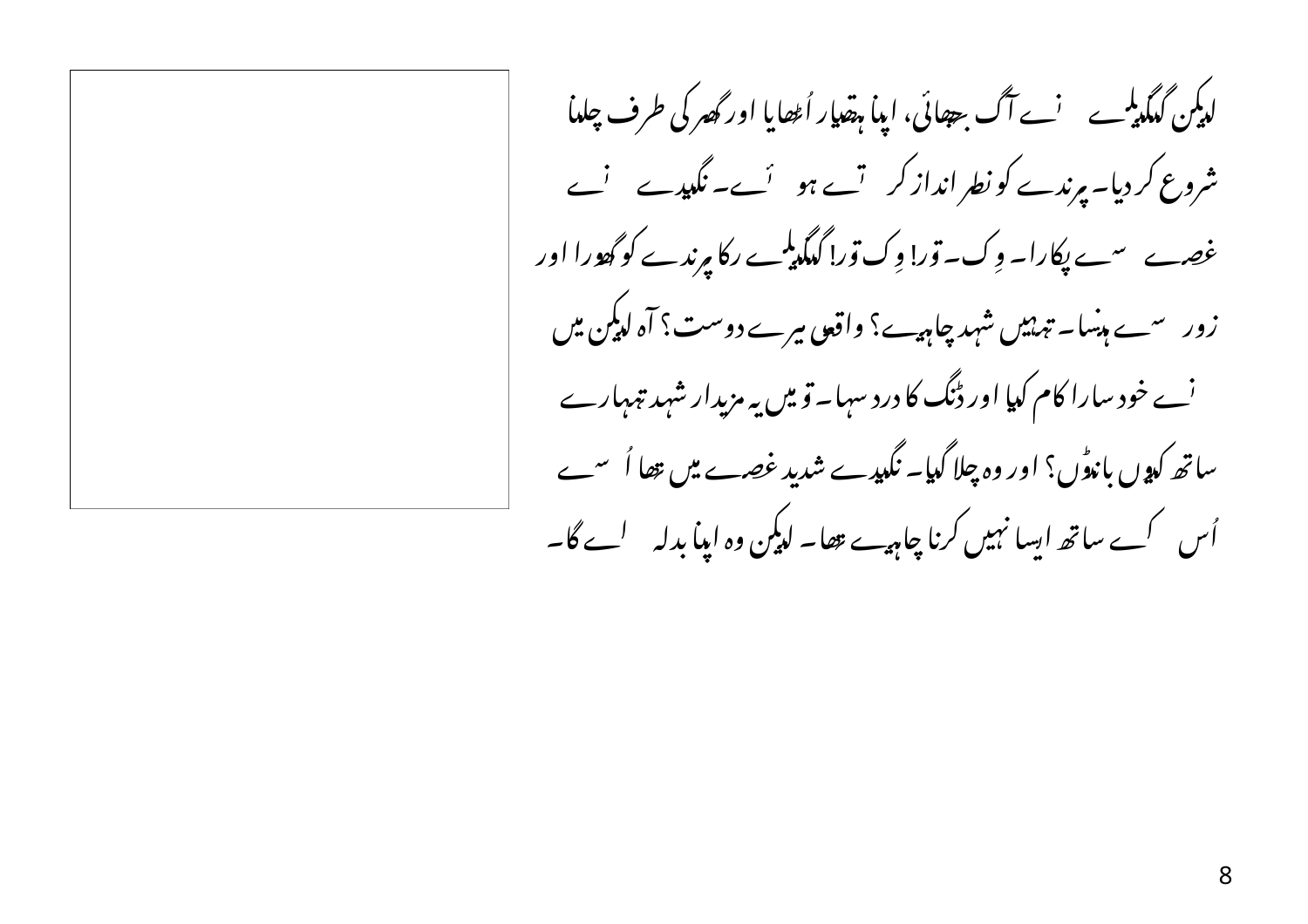ایک دن کہیٗ ہعو٘وں کے بعد گدکمی<sup>ل</sup>ے نے نگیدے کی شہد کے لہے پکار سُنی۔ اُسے مزیدار شہدیاد تھا، اور اُس نے تیزی سے پرندے کا پیچا کیا۔ نگیدے کو جدگل کے کدارے پر لا کر وہ رک گیا جہاں کانڈں کا ایک جھاڑ موجود تھا۔ آہ۔ گیگدلمبے پھرنے سوچا کہ شہد کا چھیآ اسی درخت میں ہو گا۔ اُس ِ نے جلدی ِ سے آگ جلائی اورداندوں میں جلتی ہوئی لکڑی کو دبا پڑے درخت پر چڑھ نے لگا۔ نگدیے پیٹھا یہ سب دیکھ رہا تھا۔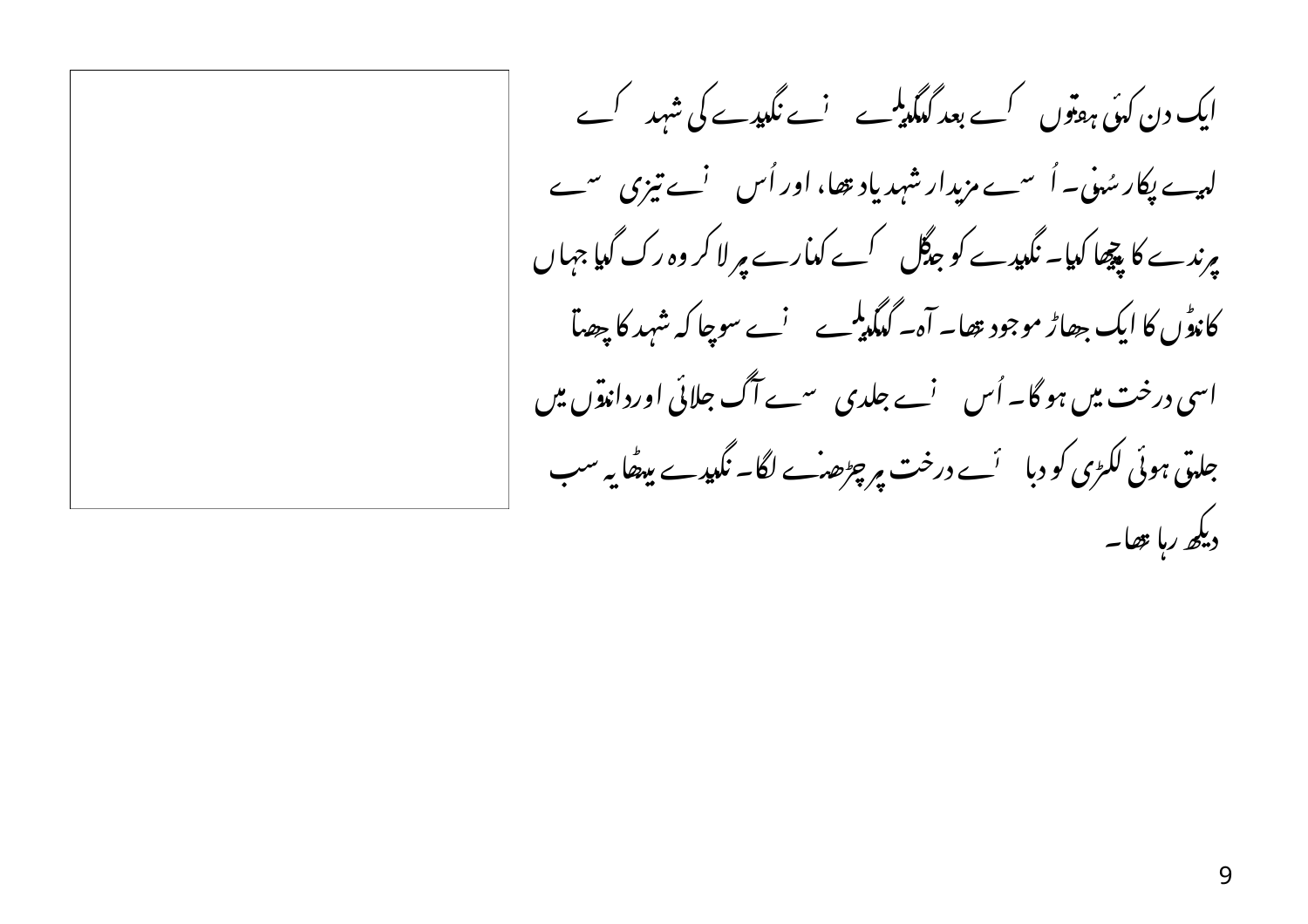درخت چڑھتے ہو گے گدگی گھے گے غور کیا کہ اُ سے مکھوں کی بھیضا پنے کی آواز کیوں نہیں آ رہی۔ شاید جھٹا درخت کی بہت گہرائی میں تھا۔ اُس ِ نے سوچا۔ لدیکن چھتے کے جا پَے وہ ایک چیق کے چہرے کو گھور رہا تھا۔ چیق اپنی نبید کے اتہ ے خراب ہو نے یر بہت غصہ ہوں۔ اُس نے اپنی آنکھوں کو چھوٹا کر تے ہو ۔ <sup>آ</sup>ے م*ہ کھ*ولا تا کہ وہ ایہ ٔے بڑے اور تیز دانت دکھا سکے۔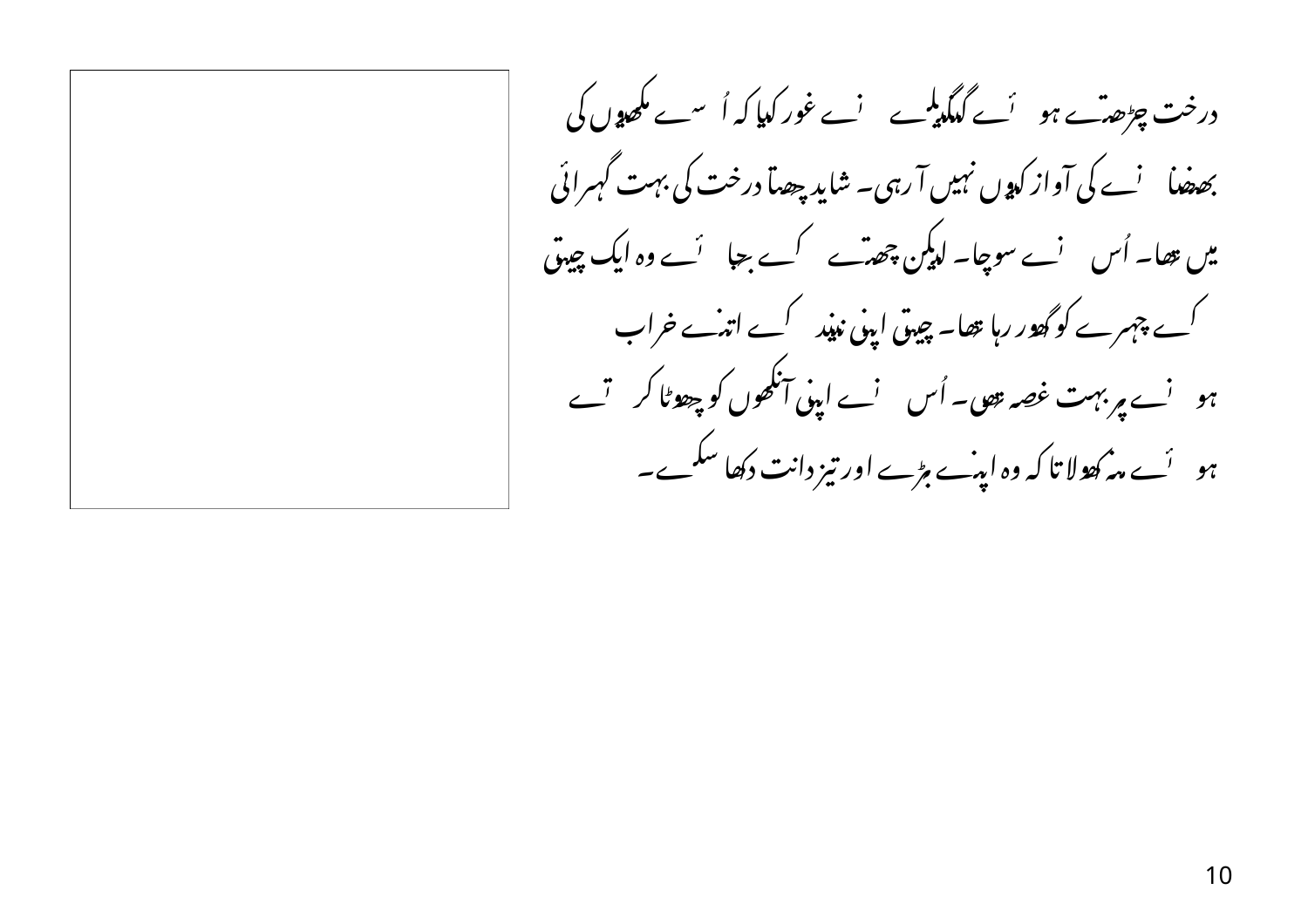اس سے پہلے کہ چیق اس پر حیلہ کرتی۔ گدگیڈے درخت سے نع ہے اُتر آیا۔ جلد بازی میں اُس <sup>ن</sup>ے ایک ٹہ<sub>ی</sub>ن چھڑی جس وجہ سے وہ سدیدھا زمین پر آگرا اور اُس کا یاوں مڑ گدیا۔ وہ تیزی سے فرار ہوا۔ خوش<sub>ف</sub>تسمتی س<sub>ے چی</sub>تی نہیٰد میں ہو <sup>ن</sup>ے کی وجہ سے اُس کا پیچانہ کر پائی۔ نگہیہے، شہد خور چڑیا پنے اپنا بدلہ لے لیا۔ اور گیگی کے نے س**بق** سدیکھ لیا۔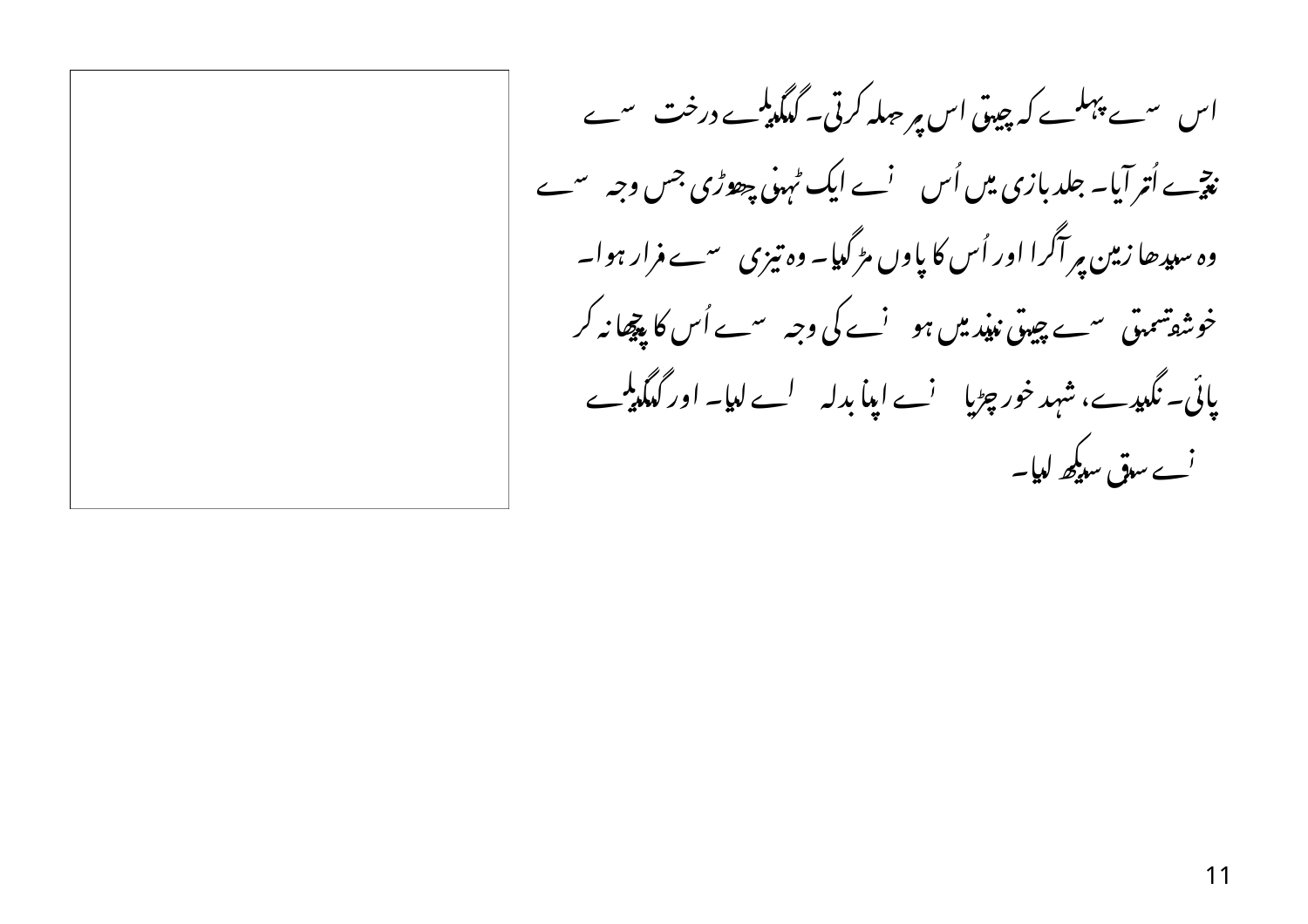اور جب گیگیڈے کے چوں نے نگیدے کی کہانی سُنی اُن کے دل میں چھو گُے پرندے کے لیے عزت پیدا ہوئی۔ جب کہ چی وہ شہد اُتار تے وہ اس بات کو یقینی بدا تے کہ چھٹے کا سب سے ہڑا حصہ وہ شہد خور چڑیا گے لہے چھوڑ دیں گے۔